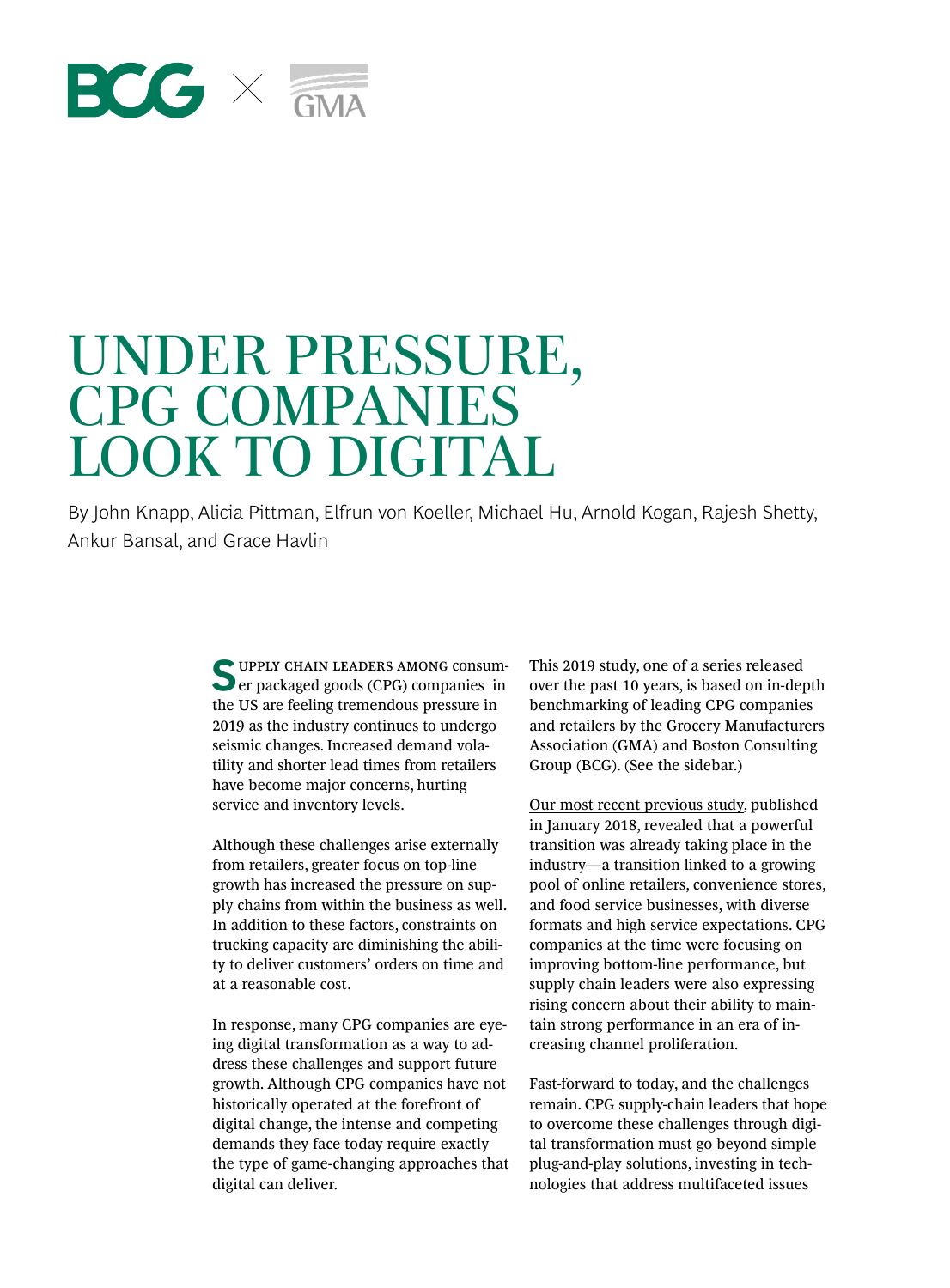# ABOUT THE STUDY

The Grocery Manufacturers Association (GMA) has partnered with Boston Consulting Group (BCG) to conduct the 2019 Supply Chain Benchmarking Study, the seventh in a series of studies focusing on US CPG manufacturers' outbound supply chains.

The study is based on the 2019 GMA Supply Chain survey of 20 CPG companies, including in-depth interviews with top supply-chain executives and industry experts, and BCG research on supply chain trends and practices. The study was conducted in 2019 and is based on 2018 data.

This effort covers US CPG manufacturers, excluding food services, with assessments of their warehouse-based supply

chains and the impact of digital technologies on those supply chains. We asked our survey participants a number of quantitative and qualitative questions, and we ranked their performance on specific metrics. In past surveys, we focused our questions on transportation, warehousing, service, and planning. This year, we also focused on digital supplychain operations and manufacturing.

We then analyzed and interpreted the survey findings and connected the dots to understand industry performance, including the correlation between supply chain metrics. To ensure data validity and quality, we cleaned the data extensively, followed up with individuals, and compared outliers with peers as well as with historical data.

along the entire supply chain. Such complex solutions require complex change, including a strong commitment to transformation throughout the organization, a vision for the digital supply chain, extensive cross-functional coordination, targets tied to business priorities, and a robust transformation agenda.

# What's Worrying Supply Chain Leaders Now

Leading North American CPG companies have spent the past few years focusing on the bottom line, and they have done so with good success, increasing operating margins from 16.8% in 2014 to 20.7% in 2017. This year, however, growth enablers have become much more prominent on the priority list, putting greater pressure on the supply chain to perform and highlighting issues related to service levels, inventory, and trucking capacity.

#### **Service and Inventory Levels**

Recently, CPG leaders have been most worried about their ability to keep service levels high and reduce their days of inventory

on hand (DIOH). And our 2019 survey validates these concerns, as service levels have indeed taken a downward turn, while inventory has increased. On the service side, for example, median on-time delivery—as measured by the requested arrival date fell to 87.1%, a drop of 2.7 percentage points, from 2016 to 2018. On the inventory side, the average DIOH for finished goods increased from 35 to 37 for ambient goods and from 13 to 17 for refrigerated goods over the same period.

The primary cause of the decline in service levels is the behavior of retail grocery chains, which have steadily raised the bar, in particular by cutting their order lead times—from an average of ten days in 2013 to an average of six days in 2018. (See Exhibit 1.) In addition, retail grocery chains are ordering more often and in smaller quantities, boosting order volatility. In fact, weekly sales-order volatility increased from about 28% in 2013 to about 45% in 2018. As a result, CPG companies are finding it much harder to forecast demand, manufacture the right products, and stock the right inventory at the right location.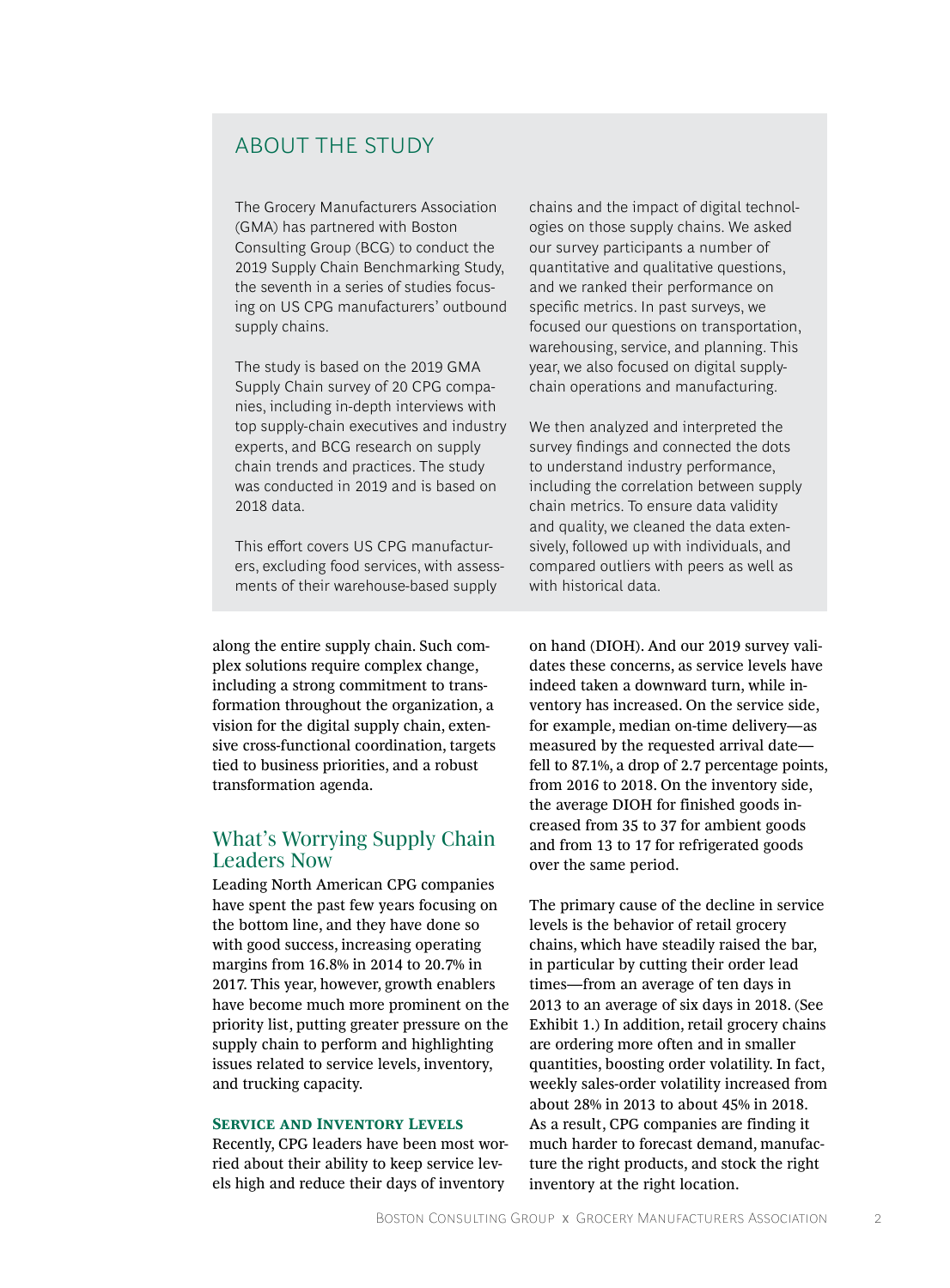

#### EXHIBIT 1 | CPG Companies Struggle to Keep Up with Stringent Retailer Requests

Retailers are working hard to protect their own fragile margins. They face rising competition from a growing number of alternative retail-grocery formats, as well as increasing product proliferation and growing consumer demand for fresher products. Inventory dynamics throughout the supply chain reflect these trends. Although overall inventory levels are fairly flat from plant to shelf, retailers have caused a shift in the inventory holding pattern, reducing their own inventory levels but putting pressure on their CPG suppliers to hold more. This allows them to restock their shelves quickly and keep orders flowing.

To combat these pressures, CPG players are improving their forecasting algorithms and capabilities. And they are seeing results: from 2016 to 2018, the national CPG twomonth mean absolute percentage error improved by 5 percentage points from about 32% to about 27%. One CPG company is partnering with a leading provider of demand-planning solutions to improve its forecasting technology and boost customer service. Another has announced a new demand-forecasting tool that will enhance its predictions by integrating with its ERP system to include more data sets.

Yet accurate demand forecasting and effective demand planning remain a challenge. Many of the CPG companies that we interviewed believe that they've reached the limits of what they can achieve alone and that further improvements will require downstream collaboration with retailers. Others are exploring the potential to improve demand forecasting, deploy the right inventory, and optimize costs by investing in transformational digital initiatives.

#### **Trucking Capacity Constraints**

Customer service levels are not CPG companies' only concern. Transportation continues to be a sore spot, too. Demand for trucking capacity has increased steadily over the past two years—including a growing appetite for less-than-truckload (LTL) trips as growth in e-commerce and demands from retail grocers push CPG companies to ship goods in smaller loads. Yet growth in trucking capacity has not kept pace, and driver shortages are exacerbating the problem. Despite an average wage increase of approximately 10% over the past two years, the driver attrition rate for large carriers has risen by about 20 percentage points. Meanwhile, some carriers have been holding some of their existing capacity in reserve in order to participate in today's robust spot market.

These constraints have resulted in higher logistics costs for CPG players. While many CPG companies cite recent spot-market price relief, the market's pricing floor has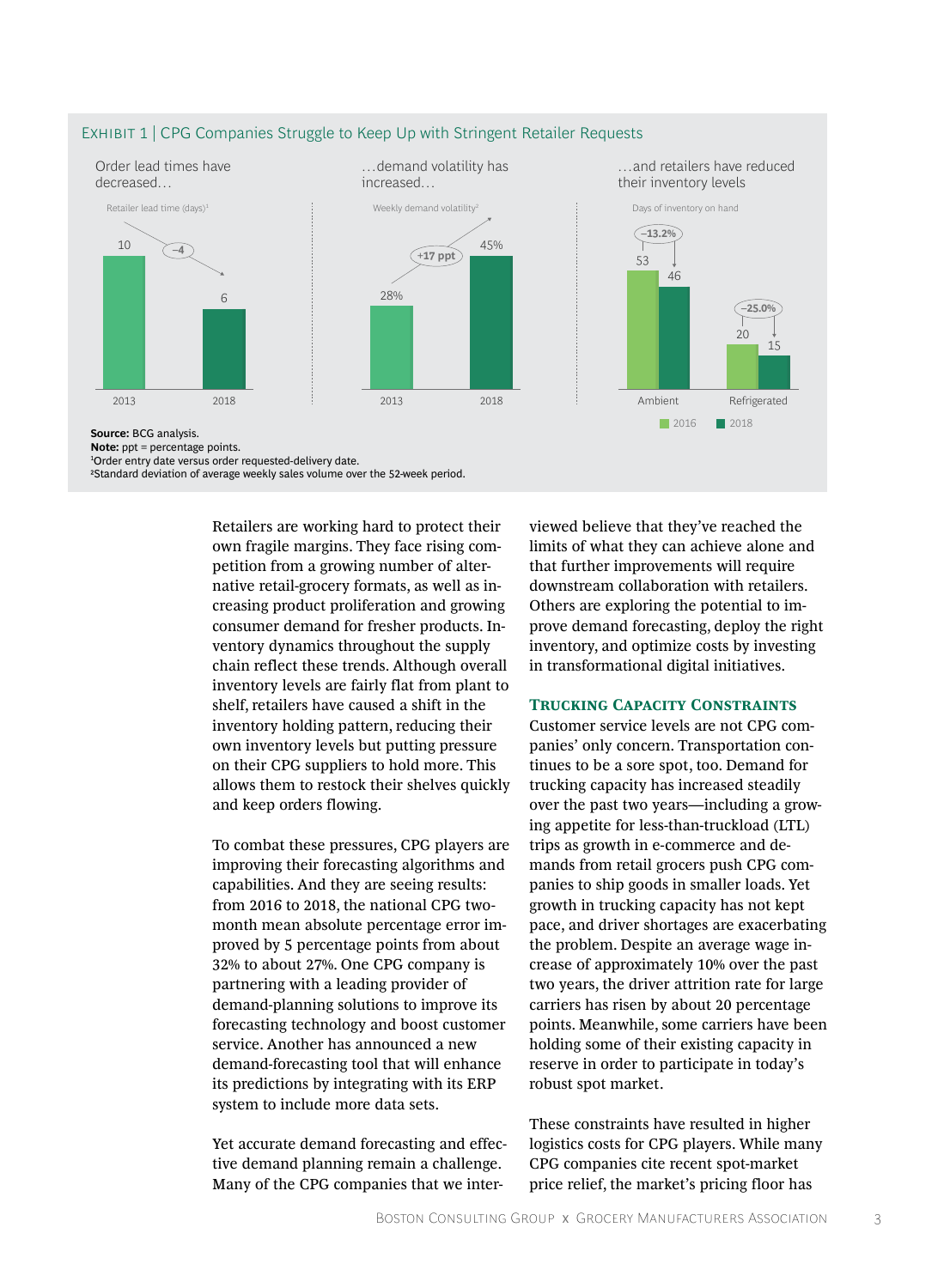risen over the past two years, and overall costs have followed suit, with replenishment freight costs up by about 15.4% and customer freight costs up by about 7%. CPG companies have offset some of these increases by making their warehousing more efficient, cutting warehousing costs by an average of 4.4%. Nonetheless, logistics costs have increased by 5.5% overall among the companies we surveyed.

Companies are using three key mechanisms to address this issue. First, they are reducing delivery distances through routing optimization, greater use of backhauling, and network redesign. Second, they are increasing their asset utilization, in terms of both volume and weight, by working to moderate demand, improve their use of drivers, and optimize truckloads. And finally, they are exploring alternative delivery modes, such as rail, and new digital platforms, such as Uber Freight.

Just as with efforts to resolve the industry's customer-service issues, however, companies need help from new digital technologies in order to implement these potential solutions, whether in the form of data gathering and decision-making algorithms or of advancing the entire supply chain into the digital age.

## Prioritizing Transformation

As digital technologies steadily become cheaper and more effective—and as pressure rises on all sides of the business—the case for digital transformation of the CPG supply chain becomes increasingly compelling. According to a BCG–Google study completed in 2018, supply-chain use cases are among the highest-impact AI and analytics applications for CPG companies. Improved demand forecasting in the supply chain, for example, offers potential sales growth of at least 2.5%, while the ability to individualize store assortments—analyzing sales data at the SKU level and redesigning the supply chain to prioritize those SKUs permits sales growth of at least 1% to 2%.

We therefore asked our respondents this year about the active steps they are taking with respect to their digital supply-chain goals. We found that 21% have a vision for the digital supply chain and another 58% are working toward such a vision. Approximately 26% of the CPG companies we surveyed said that "digital in the supply chain" is a top priority for the business, and about half reported piloting 15 or more digital use cases. They have launched these pilots across the spectrum of manufacturing and logistics, to achieve objectives ranging from production planning and dynamic routing to automated quality inspection and predictive retailer inventory management.

Unfortunately, many of the pilots have been less successful than the companies had hoped: almost half have had little or no impact, and 34% have had only incremental impact.

So far, supply chain leaders have had the greatest success with simple plug-and-play solutions for specific supply-chain issues. (See Exhibit 2.) On the shop floor, these solutions include digital production planning and online dashboards. In warehousing and logistics, they include automated picking and dynamic routing. Such point solutions tend to be relatively straightforward to implement, require relatively little cross-functional coordination, and are generally limited in scope to one area of the supply chain.

In contrast, respondents report achieving far less success from investments in integrated solutions involving technologies intended to solve multifaceted supply-chain problems—investments that require extensive cross-functional coordination and substantial change to core business and supply chain processes. (See Exhibit 3.) These include, for example, digitally enabled sales and operations planning, demand sensing, and digital supply-chain segmentation.

Yet solutions of the latter type could have the largest impact on supply chain results. Why have they failed? Our survey participants told us that achieving the full benefit of digital in the supply chain requires more than the latest technology: it requires successful change management, the elimina-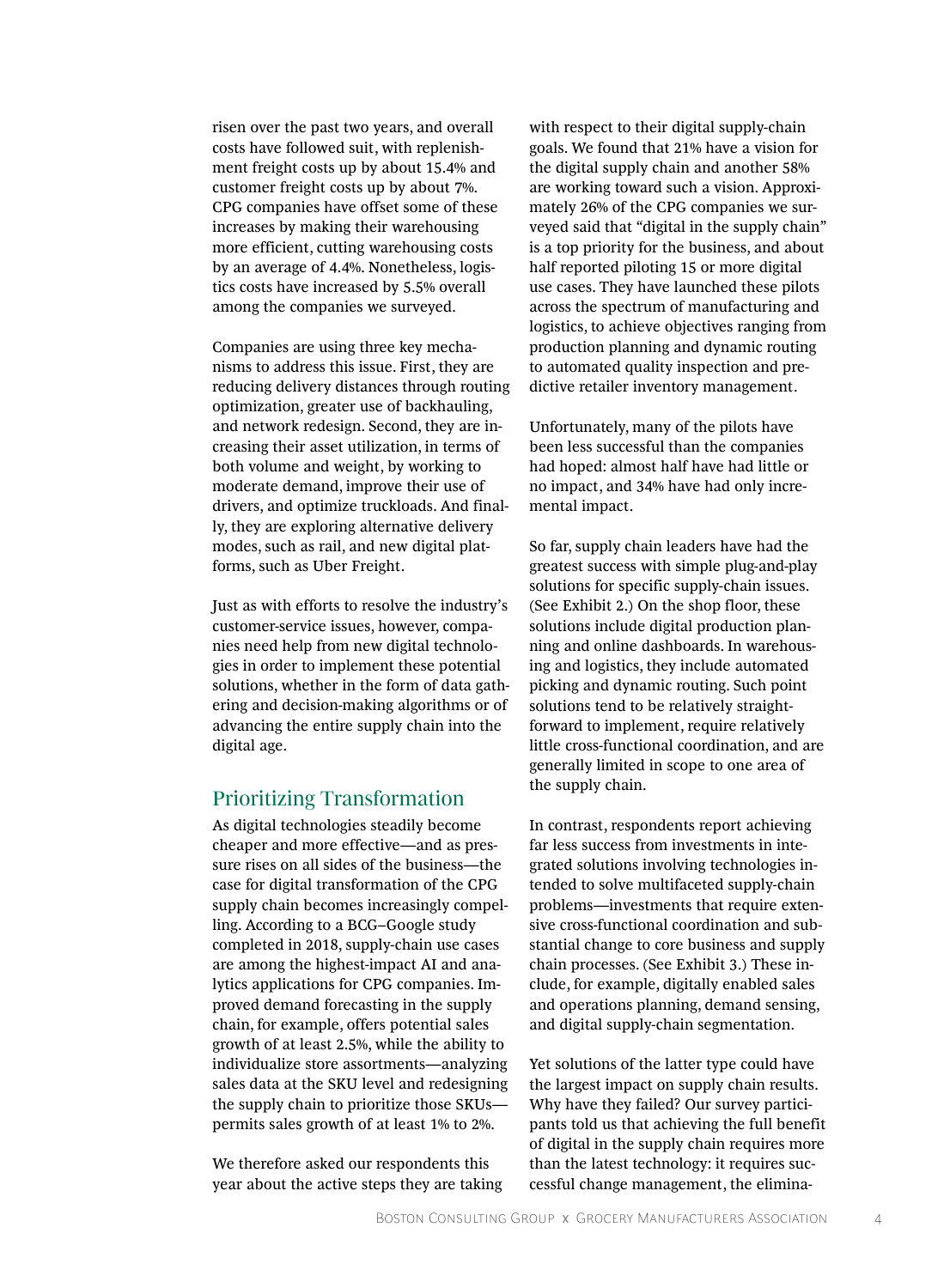### Exhibit 2 | CPG Companies Have Had Their Greatest Success to Date with Digital Initiatives That Address Point Solutions

CPG companies reporting transformational impact (%)<sup>1</sup>



**Source:** GMA Supply Chain Benchmarking Survey. 1Includes initiatives at both pilot and fully implemented levels.

#### EXHIBIT 3 | Fewer CPG Companies Have Achieved Success with Integrated Solutions



**Source:** GMA Supply Chain Benchmarking Survey. 1Includes initiatives at both pilot and fully implemented levels.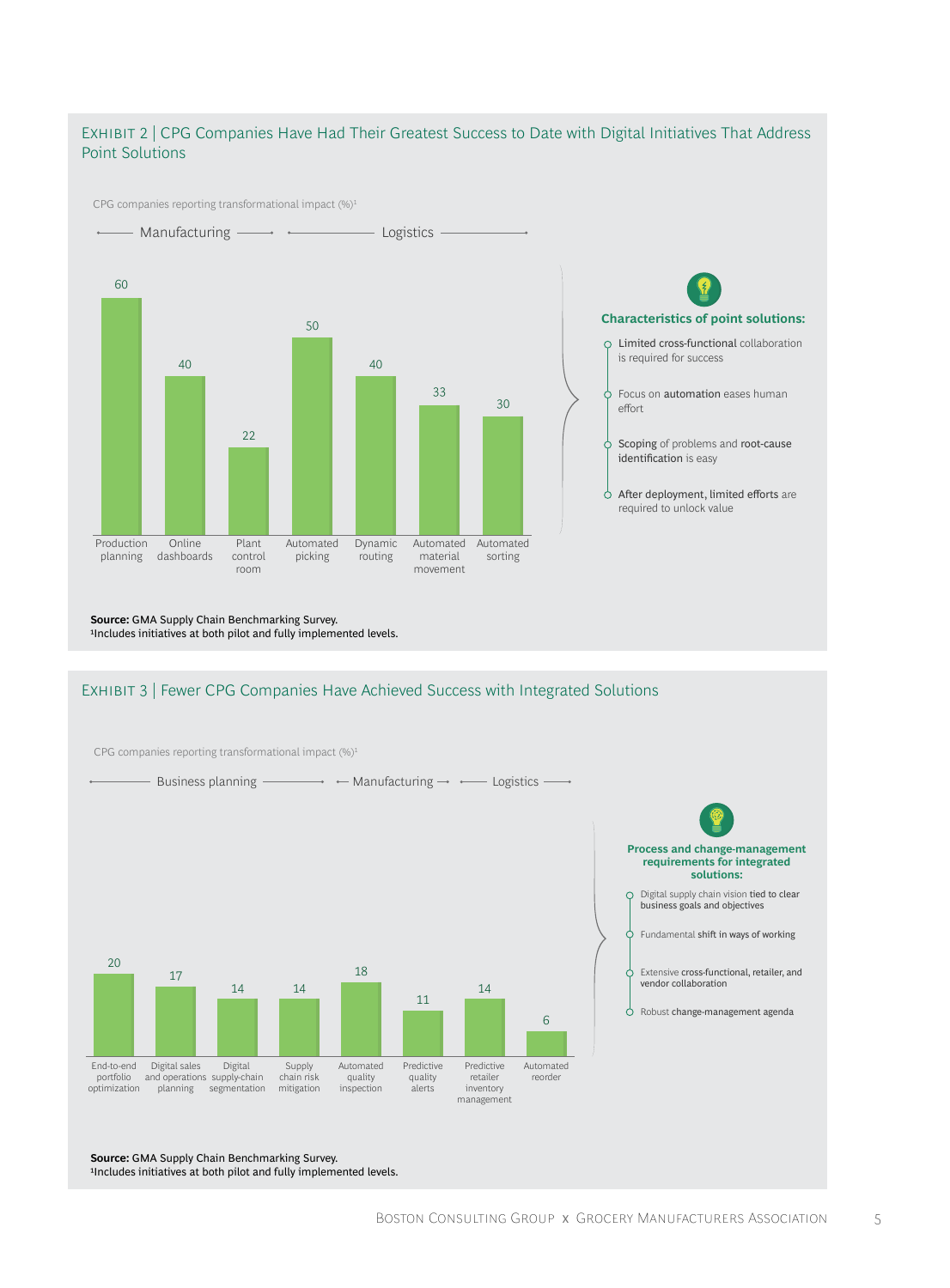tion of functional silos, and strong technical capabilities. In our experience, only about 10% of the full value of digital comes from the algorithms, and about 20% comes from IT.

The remaining 70% comes from business transformation. And when companies don't clearly link the vision for this transformation to their strategic needs and business goals, the effort tends to stall. Such complex changes also require an unwavering commitment to the transformation, a fundamental shift in ways of working, extensive collaboration efforts, and a robust change-management agenda that ensures buy-in from the entire organization.

The positive results can be substantial. For example, one global consumer goods company offered its retailers over 3,000 SKUs, but the retailers, on average, carried only 80 SKUs in their stores. In many instances, not surprisingly, customers couldn't find the items they wanted, leading to sales losses, increased logistic costs, and unhappy retail partners.

The company resolved the issue by creating a big-data engine—a software tool that inputs billions of proprietary and publicly available data points into an in-house demand-sensing algorithm developed to

optimize business decisions. The algorithm uses advanced analytics to determine demand for each of the thousands of stores that stock its products and helps the company understand which and how many of the SKUs to stock. One major reason for the tool's success is that it relies not just on historical sales data, but also on micro-market information from car registrations, traffic patterns, and customer behavior. As a result, about 80% of the retailers' customers now get the SKUs they seek, which has caused customer satisfaction to rise noticeably. In addition, the company has realized around \$120 million in new EBIT per annum through sales growth, lower logistics costs, and a reduction in outdated and unsold inventory.

**THE DEMANDS ON CPG companies have** come from all sides, and there is no reason to believe that the pressure will ease. Meanwhile, for those hoping to fundamentally improve their performance, digitally enabled solutions are becoming increasingly important. CPG companies should respond by elevating and accelerating the digital transformation of the supply chain as a C-suite priority, setting clear goals tied directly to key business issues.

#### **About the Authors**

**John Knapp** is a managing director and partner in the Chicago office of Boston Consulting Group and a core member of the Operations and Consumer practices. You may contact him by email at [knapp.john@bcg.com.](mailto:knapp.john%40bcg.com?subject=)

**Alicia Pittman** is a managing director and partner in the firm's Washington, DC office and a core member of the Consumer, Operations, and People & Organization practices. You may contact her by email at [pittman.alicia@bcg.com.](mailto:pittman.alicia%40bcg.com?subject=)

**Elfrun von Koeller** is a managing director and partner in BCG's Denver's office and a core member of the Consumer and Operations practices, focusing on manufacturing and supply chain strategy. You may contact her by email at [koeller.elfrun.von@bcg.com](mailto:koeller.elfrun.von%40bcg.com?subject=).

**Michael Hu** is a managing director and partner in the firm's Los Angeles office and a core member of the Consumer and Operations practices, focusing on digital and omnichannel supply chain. You may contact him by email at [hu.michael@bcg.com.](mailto:hu.michael%40bcg.com?subject=)

**Arnold Kogan** is a partner in BCG's New York office and a core member of the Operations and Consumer practices. You may contact him by email at [kogan.arnold@bcg.com.](mailto:kogan.arnold%40bcg.com?subject=)